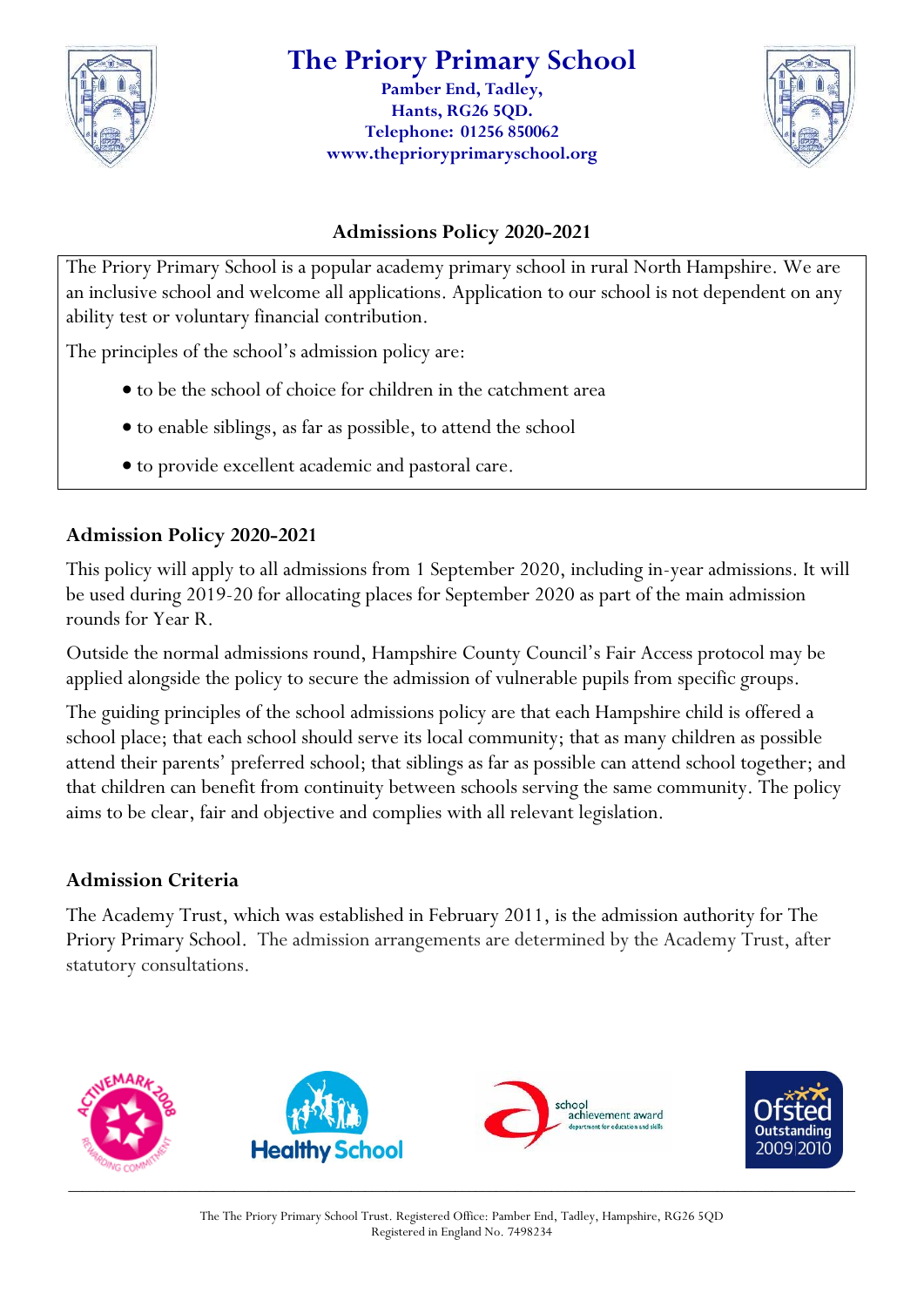

### **The Priory Primary School**

**Pamber End, Tadley, Hants, RG26 5QD. Telephone: 01256 850062 www.theprioryprimaryschool.org**



The Academy Trust will consider first all those applications received by the published deadline of midnight on Wednesday 15 January 2020. Notifications to parents offering a primary or infant school place will be sent by the County Council on 16 April 2020.

Late applications will be considered after all on-time applications have been fully processed unless exceptional circumstances merit consideration alongside on-time applications.

The published admission number (PAN) of the school is 28.

For the normal admission round, all on time preferences will be considered simultaneously and ranked in accordance with the admission criteria. If more than one school can offer a place, the parent's highest stated available preference will be allocated.

Oversubscription criteria

The criteria applies to both main round and in-year admissions. When the school is oversubscribed, after the admission of pupils with an Education, Health and Care plan naming the school, priority for admission will be given to children in the following priority order:

- 1. Looked after children or children who were previously looked after (see definition i).
- 2. (For applications in the normal admission round only) Children or families with an exceptional medical or social need. Evidence must be provided, from a medical specialist or social worker, of the child or family's need and why those needs make it is essential that the child attends this school rather than any other. If evidence is not submitted by the application deadline, the medical or social needs cannot be considered.
- 3. Children of staff (see definition ii) who have, (1) been employed at the school for two or more years at the time at which the application for admission to the school is made, or (2) have been recruited to fill a vacant post for which there is a demonstrable skill shortage.
- 4. Children living in the catchment area (see definition iii) who at the time of application have a sibling (see definition iv) on the roll of the school who will still be on roll at the time of admission. [See 6 for additional children who may be considered under this criterion.]
- 5. Other children living in the catchment area of the school (see definition iii).

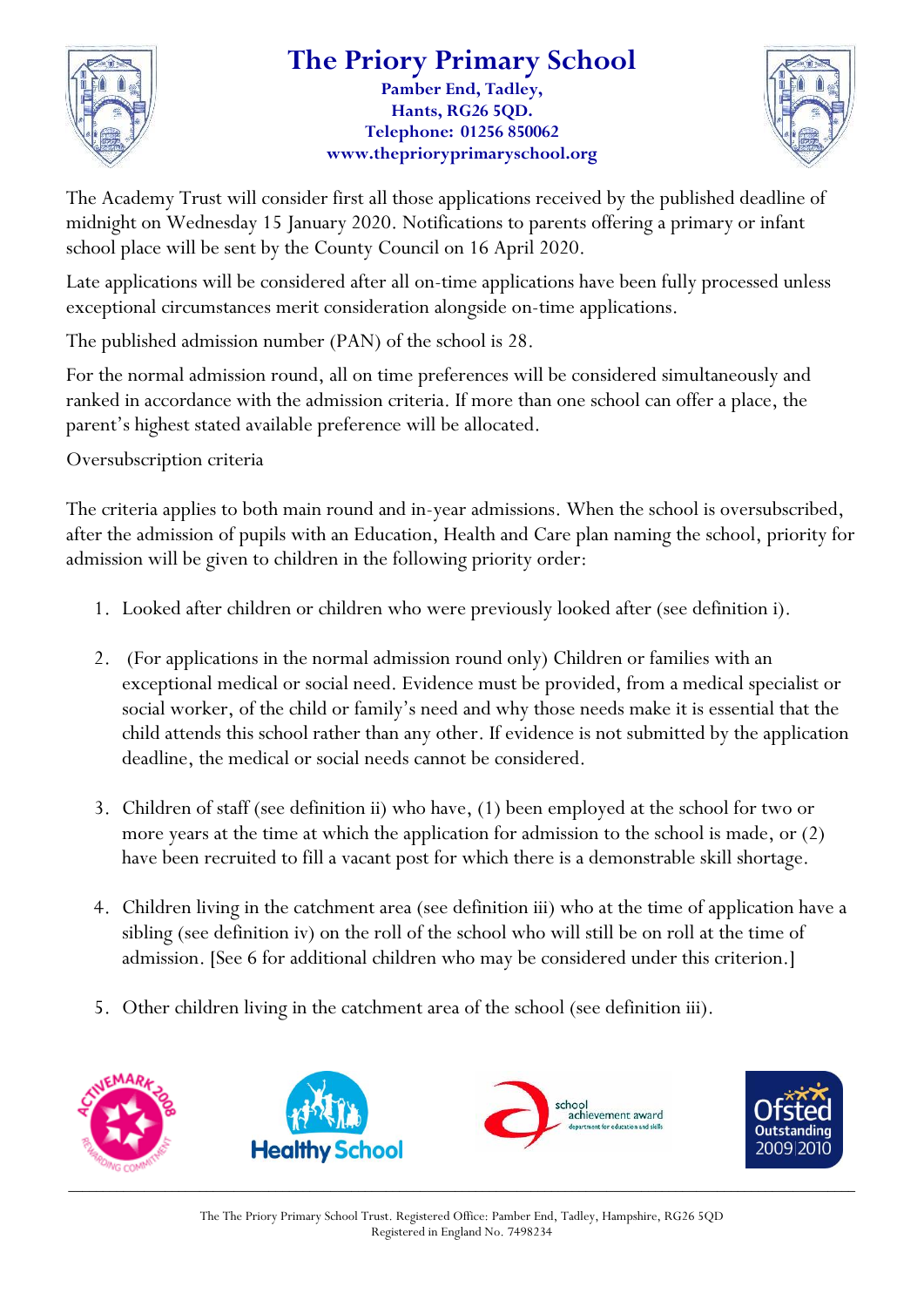

#### **The Priory Primary School Pamber End, Tadley, Hants, RG26 5QD. Telephone: 01256 850062 www.theprioryprimaryschool.org**



- 6. Children living out of the catchment area who at the time of application have a sibling (see definition iv) on the roll of the school who will still be on roll at the time of admission. [Where a sibling was allocated a place at the school in the normal admission round in a previous year because the child was displaced (see definition v) from the catchment school for their address, the application will be considered under 4, above, subject to the siblings still living in the catchment area for the school from which they were displaced. In future normal admissions rounds a younger sibling will be considered to have been displaced where they were allocated a place at the school under this criterion as a consequence of their elder sibling's displacement and are still living in the catchment area for the school from which they were displaced].
- 7. Other children.

#### Definitions

- (i) Looked after children are defined as those who are (a) in the care of a local authority, or (b) being provided with accommodation by a local authority in the exercise of their social services functions (see the definition in section 22(1) of the Children Act 1989). Previously looked 3 children are those who were previously looked after but immediately after being looked after became subject to an adoption order, child arrangements order, or special guardianship order. An adoption order is an order under section 46 of the Adoption and Children Act 2002 or section 12 of the Adoption Act 1976. Child arrangements orders are defined in section 8 of the Children Act 1989, as amended by section 12 of the Children and Families Act 2014. Child arrangements orders replace residence orders and any residence order in force prior to 22 April 2014 is deemed to be a child arrangements order. Section 14A of the Children Act 1989 defines a 'special guardianship order' as an order appointing one or more individuals to be a child's special guardian (or special guardians).
- (ii) 'Staff' includes all those on the payroll of the school. 'Children of staff' refers to situations where the staff member is the natural parent, the legal guardian or a resident step parent.

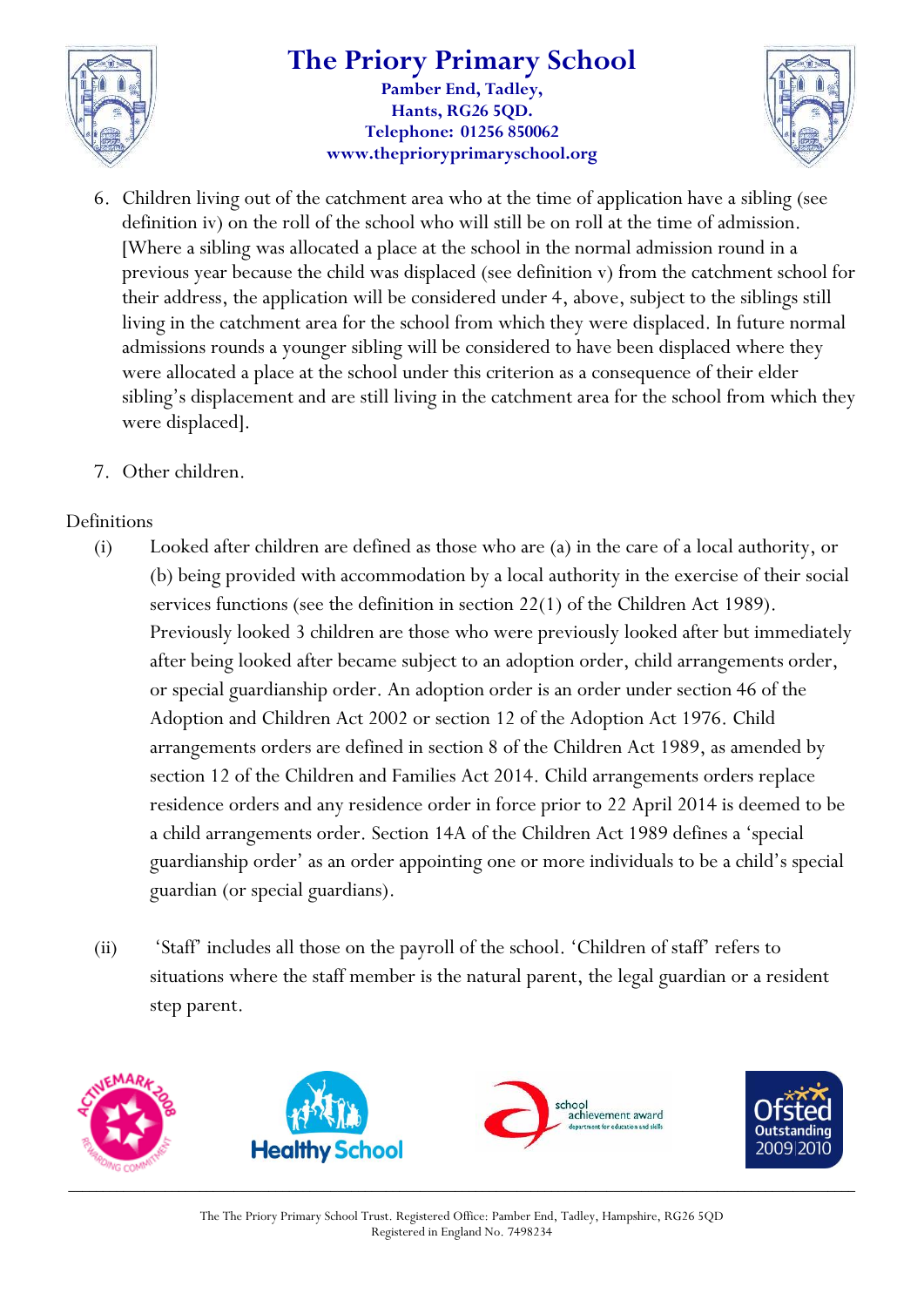

#### **The Priory Primary School Pamber End, Tadley, Hants, RG26 5QD. Telephone: 01256 850062 www.theprioryprimaryschool.org**



- (iii) A map of the school's catchment area can be viewed on the school's details page on the Hampshire County Council website www.hants.gov.uk/educationandlearning/findaschool.
- (iv) 'Sibling' refers to brother or sister, half brother or half sister, adoptive brother or adoptive sister, foster brother or sister, step brother or step sister living as one family unit at the same address. It will also be applied to situations where a full, half or adopted brother or sister are living at separate addresses. Categories 4 and 7 include children who at the time of application have a sibling for whom the offer of a place at the preferred school has been accepted, even if the sibling is not yet attending. (v) 'Displaced' refers to a child who was refused a place at the catchment school in the normal admissions round having named it in the application and was not offered a higher named preference school.

#### **Tie-breaker**

If the school is oversubscribed from within any of the above categories, straight line distance will be used to prioritise applications; applicants living nearer the school have priority. Distances will be measured from the Ordnance Survey home address point to the school address point using Hampshire County Council's Geographic Information Systems (GIS). Distances to multiple dwellings will give priority to the ground floor over the first floor and so on. On individual floors, distances will be measured to the stairs leading to the communal entrance. Where two or more applicants are equidistant, random allocation will be used to allocate the place. An explanation of the random allocation procedure is available on the County website.

#### **Additional Information**

1. Pupils with a statement of special educational needs

The governors will admit any pupil whose final statement of special educational needs or Education, Health and Care Plan (EHCP) names the school. Where possible such children will be admitted within the PAN.

2. Multiple births

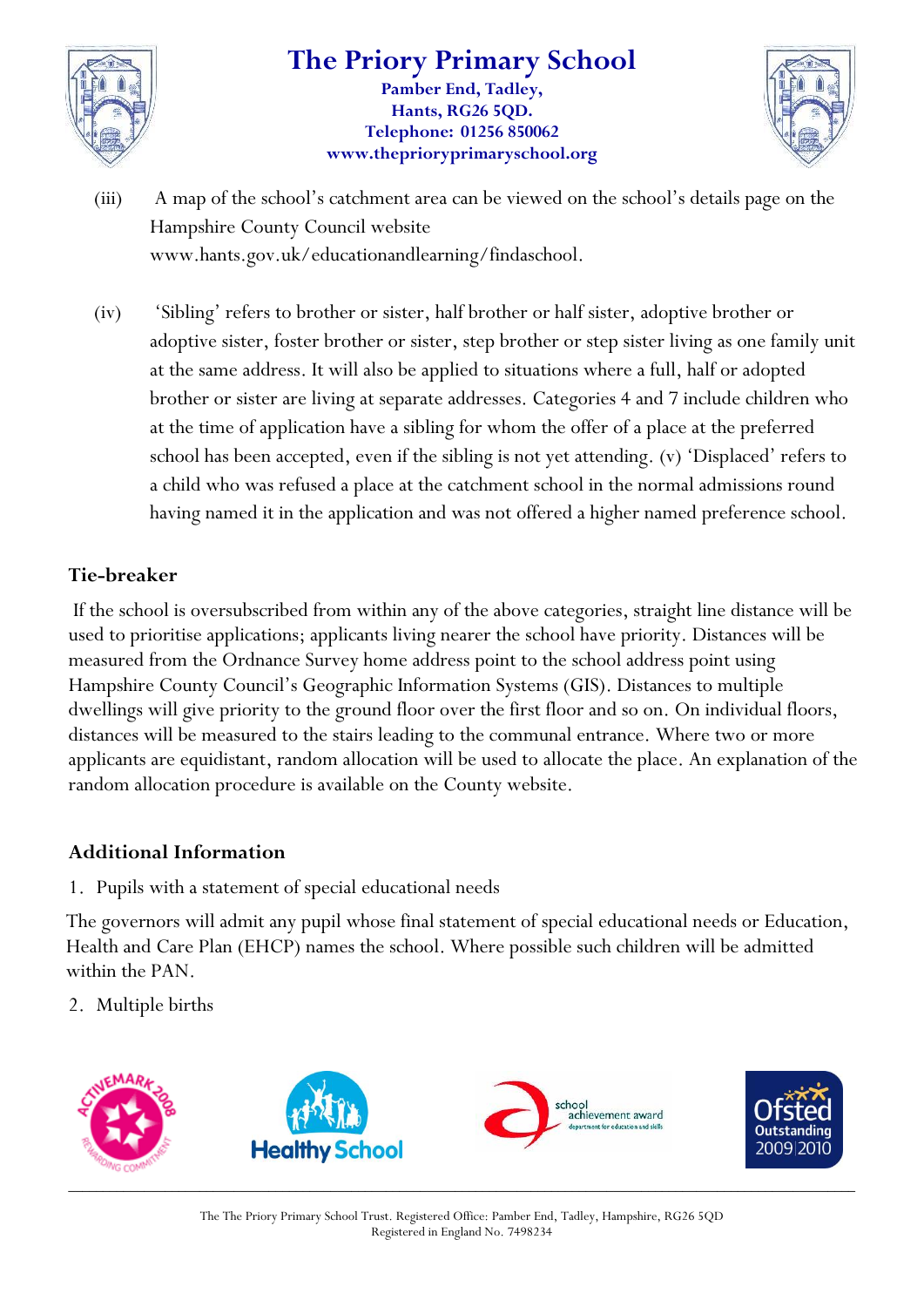

## **The Priory Primary School**

**Pamber End, Tadley, Hants, RG26 5QD. Telephone: 01256 850062 www.theprioryprimaryschool.org**



Where a twin or child from a multiple birth is admitted to a school under this policy then any further twin or child of the same multiple birth will be admitted, if the parents so wish, even though this may raise the number in the year group above the school's PAN.

3. In-Year Fair Access placements by the local authority

The local authority must ensure that all pupils are placed in schools as quickly as possible. It may therefore sometimes be necessary for a pupil to be placed by the local authority, or a local placement panel acting on behalf of the authority, in a particular school even if there is a waiting list for admission. Such placements will be made in accordance with the provisions of the local authority's In-Year Fair Access Protocol. The Protocol is based on legislation and government guidance.

4. School Closures

In the event of a school closure, pupils from the closing school may be given priority for any school nominated as the receiving school. Specific arrangements will be determined by the Local Authority in accordance with the School Admissions Code and will be published at the time for the specific schools affected.

5. Waiting lists

When all available places have been allocated, waiting lists will be operated by schools on behalf of the local authority. Any places that become available will be allocated according to the criteria of the admission policy with no account being taken of the length of time on the waiting list or any priority order expressed as part of the main admission round. Fair Access admissions and school closure arrangements will take priority over the waiting list.

The waiting list will be reviewed and revised –

- each time a child is added to, or removed from, the waiting list;
- when a child's changed circumstances affect their priority;

At the time of receiving an application decision from the County Council or a school, parents will be advised of the process for adding their child's name to a school's waiting list. Parents may keep their child's name on the waiting list of as many schools as they wish.

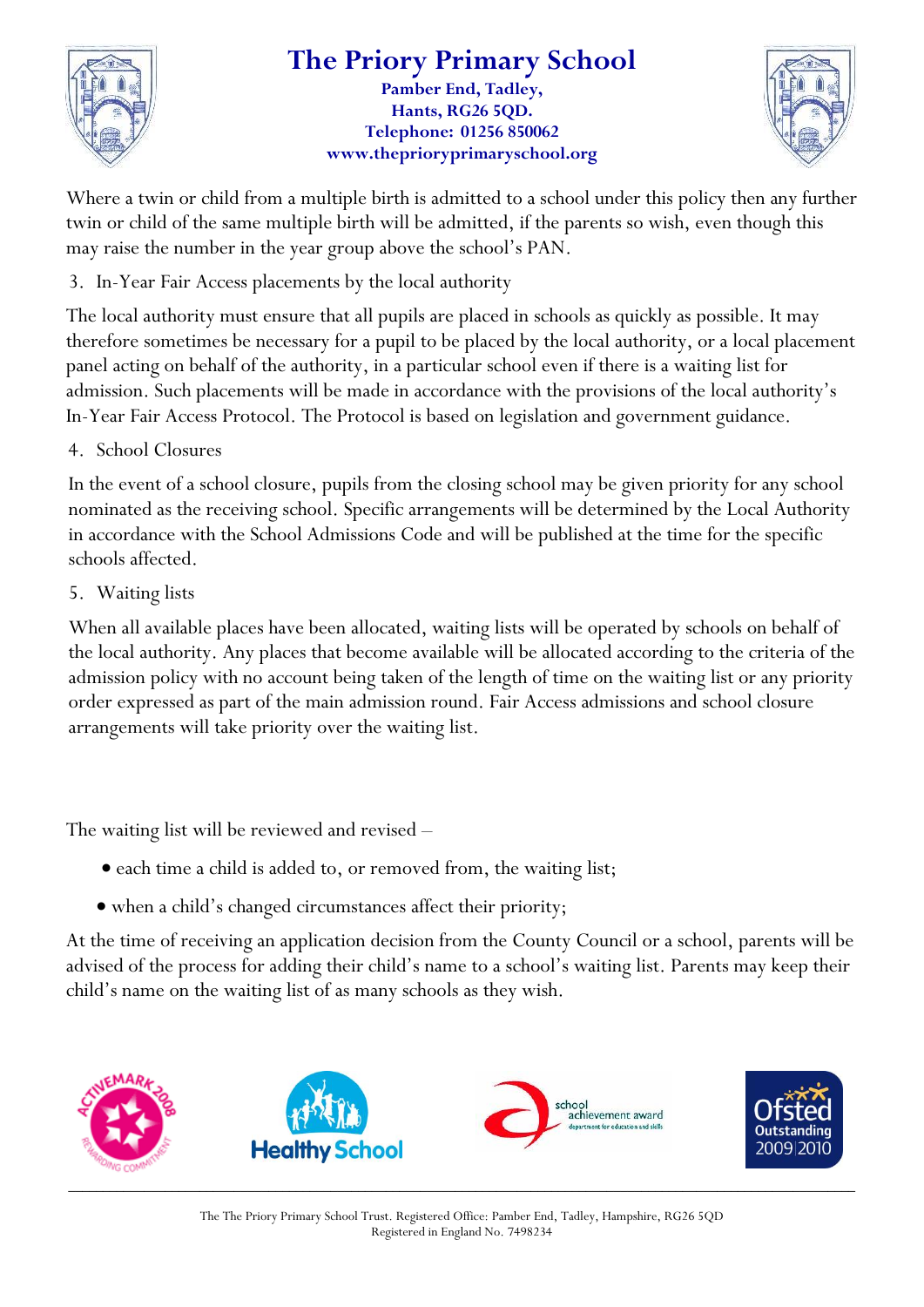

#### **The Priory Primary School Pamber End, Tadley,**

**Hants, RG26 5QD. Telephone: 01256 850062 www.theprioryprimaryschool.org**



The waiting list will be maintained until 31 August 2020, at which point all names will be removed. Should parents wish their child to be considered for a place at the school in the following school year, they should complete and submit a fresh in-year application in the August preceding the new school year. Schools will send a decision letter within the first 10 days of the new term.

6. Starting school

Pupils born between 1 September 2015 and 31 August 2016 (inclusive) are entitled to full-time schooling from September 2019. Parents can request that their child's admission is deferred until later in the school year (usually at the start of a school term and before the end of the academic year), but not beyond the point they reach compulsory school age, at the beginning of the term following their fifth birthday. Parents can request that their child attends part-time until the child reaches compulsory school age.

Children with birthdays between:

 1 September and 31 December 2015 (inclusive) reach compulsory school age on 31 December 2020, at the start of the spring term.

 1 January and 31 March 2016 (inclusive) reach compulsory school age on 31 March 2021, at the start of the summer term;

 1 April and 31 August 2016 (inclusive) reach compulsory school age on 31 August 2021, at the start of the new school year.

Parents of children with birthdays between 1 April and 31 August 2016 (inclusive), whose child has not started in a Year R class during the 2020-21 school year, may wish to request admission to Year R in September 2021 rather than admission to Year 1. In these circumstances, all relevant factors will be considered in assessing the request; parents would be expected to state clearly why they felt admission to Year R was in their child's best interests. It is recommended that parents considering such a request contact the local authority in the autumn term 2019 to ensure that an informed decision is made. [Parents should refer to the Hampshire County Council webpage: [www.hants.gov.uk/ad-summerborn.](http://www.hants.gov.uk/ad-summerborn)]

7. Admission of children outside their normal age group

Parents can seek places outside their normal age group. Decisions will be made on the basis of the circumstances of each case; parents may be offered a place in another year group at the school.

8. Legislation